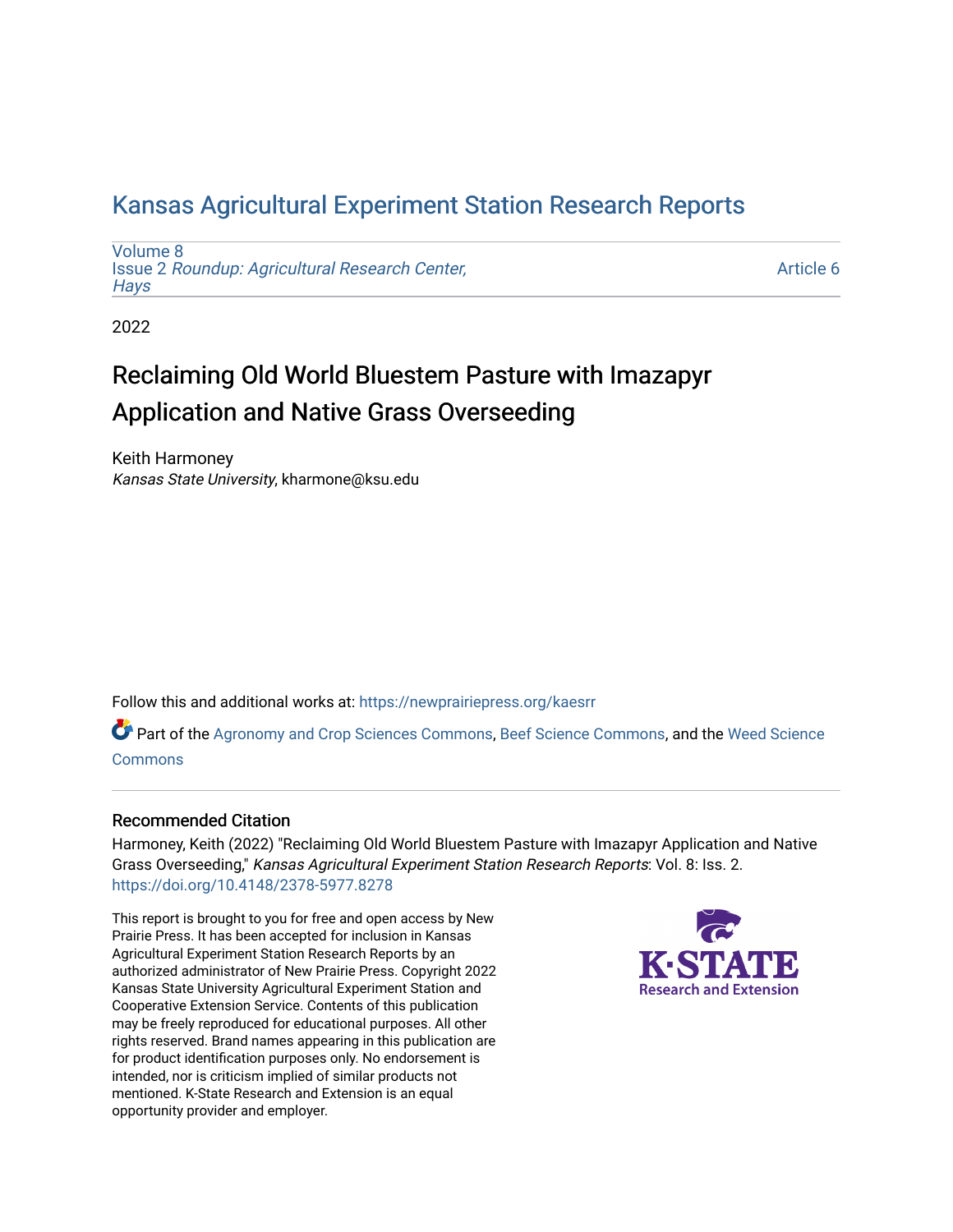## Reclaiming Old World Bluestem Pasture with Imazapyr Application and Native Grass Overseeding

## Abstract

Old world bluestems (OWB), mainly Caucasian bluestem (Bothriochloa bladhii) and yellow bluestem (Bothriochloa ischaemum) introduced from parts of eastern Europe, Asia, Africa, and Australia, have been shown to reduce abundance and diversity of some insect and wildlife species compared to native grasses when these OWB grasses form dense stands. These OWBs have been invading native pastures in the southern Great Plains and are rapidly increasing in the amount of area occupied in Kansas. Two landowners purchased pasture property in Ellsworth County, KS, and observed that Caucasian old world bluestem had increased in the pasture significantly over the course of several years. They developed a plan with local partners to reclaim the pasture back to native grass and forb dominance in an effort to improve wildlife habitat and cattle grazing on the property.

## Keywords

broadcast spray, dicamba, no-till drill, plant frequency, prescribed burn, seed bank, vegetative cover, old world bluestem, imazapyr

#### Creative Commons License



This work is licensed under a [Creative Commons Attribution 4.0 License](https://creativecommons.org/licenses/by/4.0/).

#### Cover Page Footnote

This research was partially funded by the U.S. Department of Agriculture Kansas Natural Resources Conservation Service through Conservation Innovation Grant NR186215XXXXG003.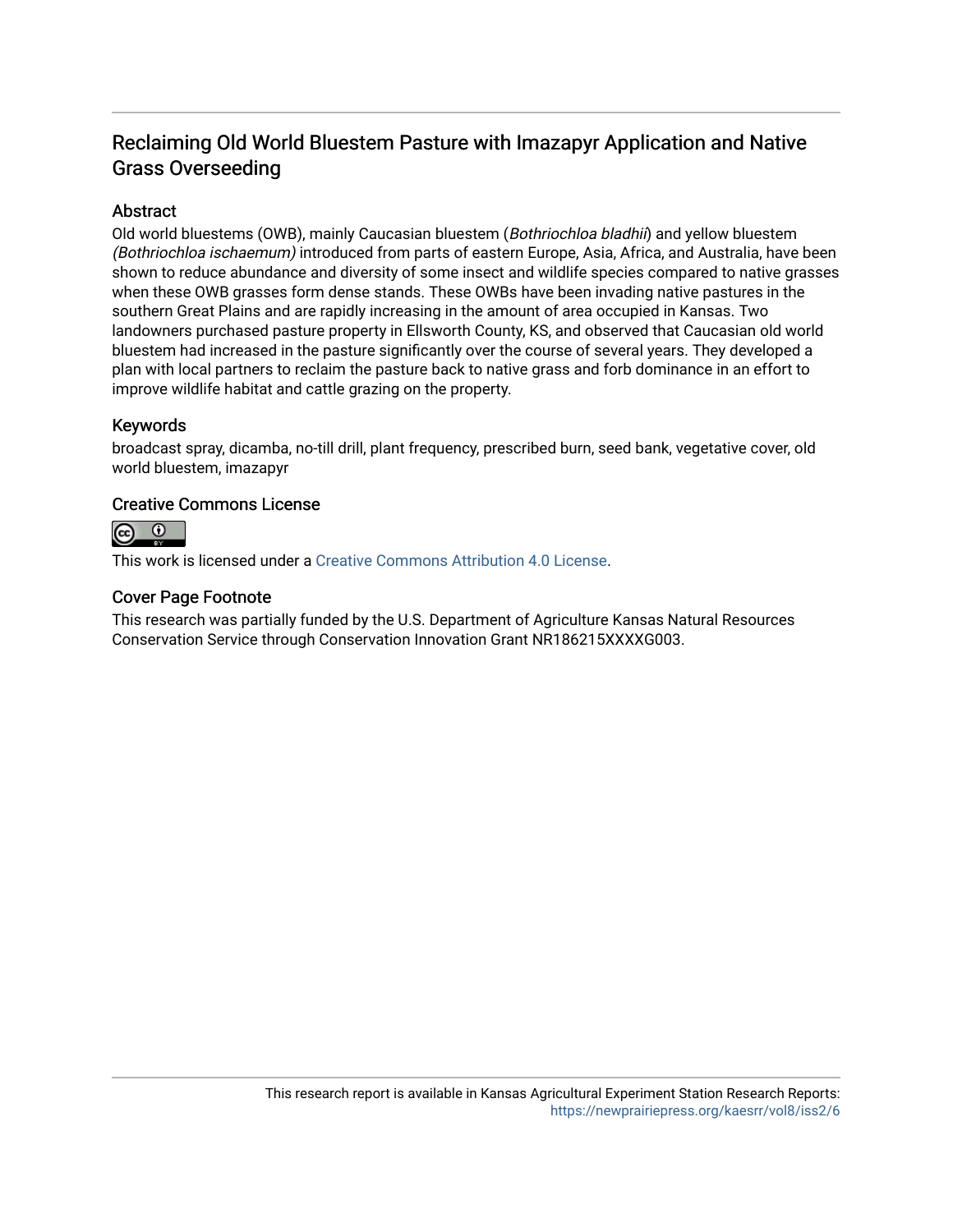

# Reclaiming Old World Bluestem Pasture with Imazapyr Application and Native Grass **Overseeding**

*Keith Harmoney*

## **Introduction**

Old world bluestems (OWB), mainly Caucasian bluestem (*Bothriochloa bladhii*) and yellow bluestem (*Bothriochloa ischaemum*) introduced from parts of eastern Europe, Asia, Africa, and Australia, have been shown to reduce abundance and diversity of some insect and wildlife species compared to native grasses when these OWB grasses form dense stands. These OWBs have been invading native pastures in the southern Great Plains and are rapidly increasing in the amount of area occupied in Kansas. Two landowners purchased pasture property in Ellsworth County, KS, and observed that Caucasian old world bluestem had increased in the pasture significantly over the course of several years. They developed a plan with local partners to reclaim the pasture back to native grass and forb dominance in an effort to improve wildlife habitat and cattle grazing on the property.

## **Procedures**

The pasture reclamation project took place on a 240-acre tract in east-central Ellsworth County, KS. The pasture consisted of nearly equal halves of native, untilled pasture and cropland seeded back to native grasses in the 1950s. Twelve sample transects were established in both the native pasture and the converted cropland portion of the pasture (six in each portion). In 2016, these transects were sampled for Daubenmire cover classes of all vegetative species to show the extent of Caucasian OWB invasion within the two land areas (Figure 1). The two pasture areas were treated with imazapyr for three consecutive years to reduce the OWB population and to reclaim the pasture areas to native warm-season grass species. In 2017 and 2018, the entire pasture area was prescribe burned in late spring to remove old dead standing vegetation, and then imazapyr was broadcast sprayed at 0.5 lb/acre in early to mid-June. In 2019, imazapyr was applied at the same time period but the pasture was not burned prior to herbicide application. In 2020, dicamba at 0.25 lb/acre was applied to control marestail rosettes in early March, and then the pasture was overseeded in mid-April with a native grass mix consisting of big bluestem (*Andropogon gerardii*), Indiangrass (*Sorghastrum nutans*), little bluestem (*Schizachyrium scoparium*), sideoats grama (*Bouteloua curtipendula*), and switchgrass (*Panicum virgatum*) at a combined grass seeding rate of 7.9 lb pure live seed/acre. In 2019–2021, seedling density, Daubenmire cover, modified step point basal cover, OWB plant frequency from a 100-grid frame, Robel visual obstruction, and falling plate meter biomass estimates were also collected along the transects.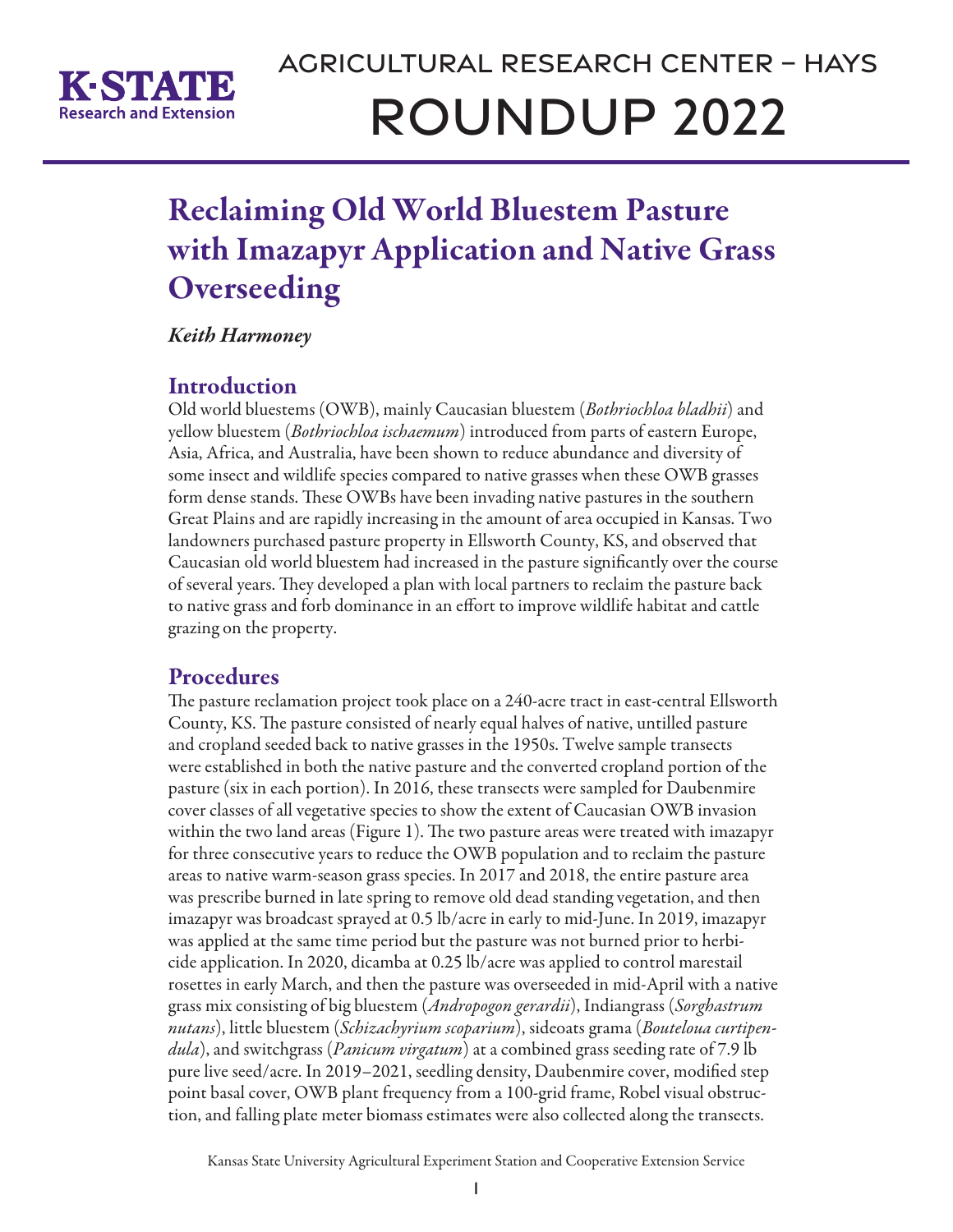## Results and Discussion

In 2016, OWB cover along transects within the native portion of the pasture ranged from 0–53%, while OWB cover within the revegetated cropland portion of the pasture ranged from 7–94%. Combined, OWB provided 51% of the vegetative cover (Table 1) and formed many large patches with near monoculture stands within the two sample areas.

In 2017 and 2018, OWB seedlings had opportunity to emerge, but imazapyr treatment after seedling emergence likely controlled those seedlings. The OWB seedling emergence along transects in 2019 was very low prior to imazapyr application, and new seedlings were rarely found in 2019 or 2021 (Table 1). The percentage of squares occupied by OWB in a 100-grid frame, or the frequency, also gives an indication of the density of OWB because of the known large frame sample area. In the case of May 2019, the frequency of OWB was 1.1%, or stated another way, 1.1% of the transect area sampled contained an OWB plant. Following the imazapyr treatment in June 2019, the frequency of OWB in May 2020 and 2021 remained rather similar at 0.8% and 1.2% frequency. Daubenmire vegetative cover of OWB in 2019, following 3 years of imazapyr treatment, was significantly lower than in 2016 at less than 1% cover (Table 2). Shortgrass cover [blue grama (*Bouteloua gracilis*) and buffalograss (*Bouteloua dactyloides*)] also significantly declined with annual imazapyr application, while cover of native tallgrasses was similar or slightly increased through 2019 (Table 2). After 3 years of imazapyr treatment, marestail (*Conyza canadensis*) and western ragweed (*Ambrosia psilostachya*) cover greatly increased where OWB used to be prevalent, accounting for 42.9% of the canopy cover of the treated pasture in 2019. Western ragweed and marestail dominated the plant canopy in areas of bare soil once occupied by the OWB (Table 2). Most native grasses were not able to expand into these bare areas as quickly as the herbicide was able to decrease the OWB from 2017 to 2019.

The significant loss of total grass cover and the surge of western ragweed and marestail cover by the end of 2019 prompted the need to re-establish native grasses on the area once occupied by OWB. Native grass seeding was highly successful, with 0.4–3.1 native seedlings/ft<sup>2</sup> establishing along the sampled transects. Native seedling establishment tended to be greater along transects that had greater OWB cover in 2016 and was eventually controlled by imazapyr (Figure 2). Most native grasses increased in cover percentage and basal composition from 2019 to 2021 following the overseeding (Table 2). Successful native grass seedling establishment was somewhat surprising because native grass seedling growth has been severely depressed by an allelopathic effect in soils where OWB were currently or once growing. In 2020 and 2021, cover of OWB increased to near 5%, despite relatively little or no increase in OWB plant frequency (0.8% and 1.2% frequency in 2020 and 2021, respectively). This is likely the result of no herbicide treatment in 2020 to suppress growth of OWB plants that had survived imazapyr treatments from 2017–2019. These surviving OWB plants were suppressed from previous imazapyr treatments when cover estimates were collected in 2019, and thus lacked the vigorous foliage cover observed in 2020. Some new native grass seedlings nearly reached maturity by the end of the 2020 season. Cover increased for most native grass species in 2020 and 2021 compared to 2019, likely a result of both successful overseeding and the lack of significant OWB competition with native grasses that were already established and present before overseeding (Table 2). This result indicates new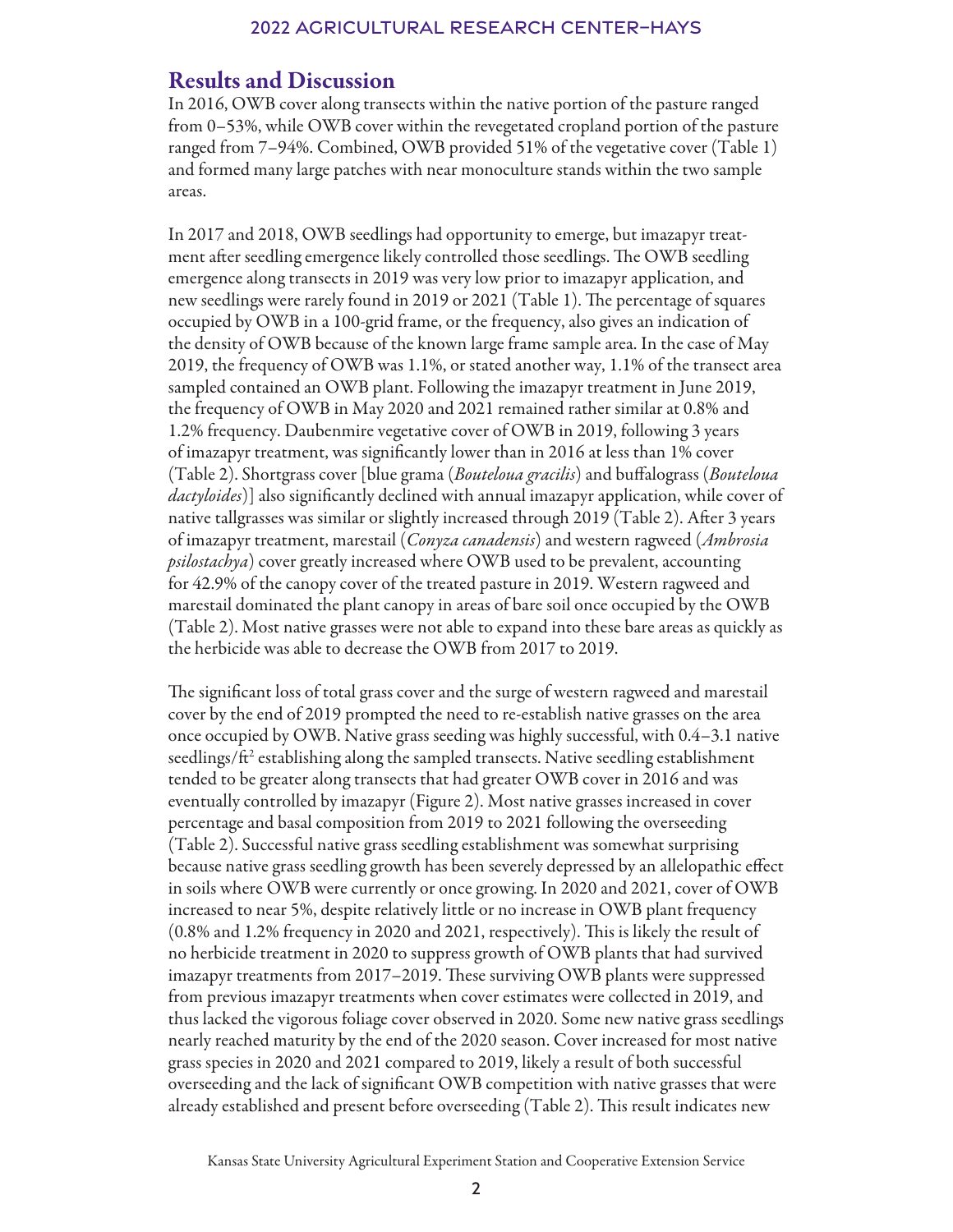native grass establishment can be successful within 3 years of OWB reduction, and that allelopathic effects of OWB on native grass seedling growth likely diminish within a 3-year time period.

## **Implications**

Old world bluestem dominated pastures can be greatly transformed back into pasture that more closely reflects native grasslands. Although OWB was significantly reduced by 3 years of imazapyr application, OWB did not completely disappear and still poses a long-term risk if efforts to reduce or contain OWB are not continued. Continued herbicide treatment of smaller mapped patches or the combination of herbicides and growing season summer prescribed burns may help to reduce OWB further, or may at least help to significantly slow the rate of OWB spread within the pasture.

## Acknowledgments

This research was partially funded by the U.S. Department of Agriculture Kansas Natural Resources Conservation Service through Conservation Innovation Grant NR186215XXXXG003.

*Brand names appearing in this publication are for product identification purposes only. No endorsement is intended, nor is criticism implied of similar products not mentioned. Persons using such products assume responsibility for their use in accordance with current label directions of the manufacturer.*

Table 1. Caucasian old world bluestems (OWB) cover by transect in 2016 prior to imazapyr treatment, and in 2019, 2020, and 2021 after treatment. Also shown is seedling recruitment of OWB prior to and after native grass seeding, and of native grasses the year of reseeding.

|                 |      |                               |        |      | <b>OWB</b>                |                           | <b>Native</b> |
|-----------------|------|-------------------------------|--------|------|---------------------------|---------------------------|---------------|
|                 |      | <b>OWB</b> Daubenmire cover % |        |      | seedlings/ft <sup>2</sup> | seedlings/ft <sup>2</sup> |               |
| <b>Transect</b> | 2016 | 2019                          | 2020   | 2021 | 2019                      | 2021                      | 2020          |
| 1               | 46.5 | 1.2                           | 13.3   | 0.3  | 0.1                       | 0.1                       | 1.4           |
| $\overline{c}$  | 41.5 | 0.3                           | 7.5    | 0.0  | 0.0                       | 0.0                       | 1.3           |
| $\mathfrak{Z}$  | 93.5 | 0.0                           | 2.5    | 8.5  | 0.0                       | 0.2                       | 2.5           |
| $\overline{4}$  | 72.8 | 0.0                           | 0.0    | 0.0  | 0.1                       | 0.3                       | 1.4           |
| 5               | 14.7 | 0.0                           | 11.0   | 4.2  | 0.0                       | 0.0                       | 0.9           |
| 6               | 71.3 | 0.0                           | 0.0    | 0.0  | 0.0                       | 0.4                       | 1.8           |
| 7               | 6.8  | 0.2                           | 0.0    | 0.0  | 0.0                       | 0.1                       | $0.4\,$       |
| 8               | 92.8 | 0.0                           | 8.2    | 6.8  | 0.0                       | 0.1                       | 3.1           |
| 9               | 89.5 | 1.0                           | 19.5   | 17.2 | 0.0                       | 0.4                       | 1.6           |
| 10              | 0.0  | 0.0                           | 0.0    | 0.0  | 0.0                       | 0.0                       | 0.8           |
| 11              | 30.2 | 0.2                           | 0.0    | 16.3 | 0.0                       | 0.0                       | 2.0           |
| 12              | 52.8 | 0.0                           | 4.7    | 6.5  | 0.0                       | 0.0                       | 1.5           |
| Avg.            | 51.1 | $0.2*$                        | $5.6*$ | 5.0  | < 0.1                     | 0.1                       | 1.5           |

\* Indicates values in a column are statistically different at *P* ≤ 0.05 than the same attribute in the prior year.

Kansas State University Agricultural Experiment Station and Cooperative Extension Service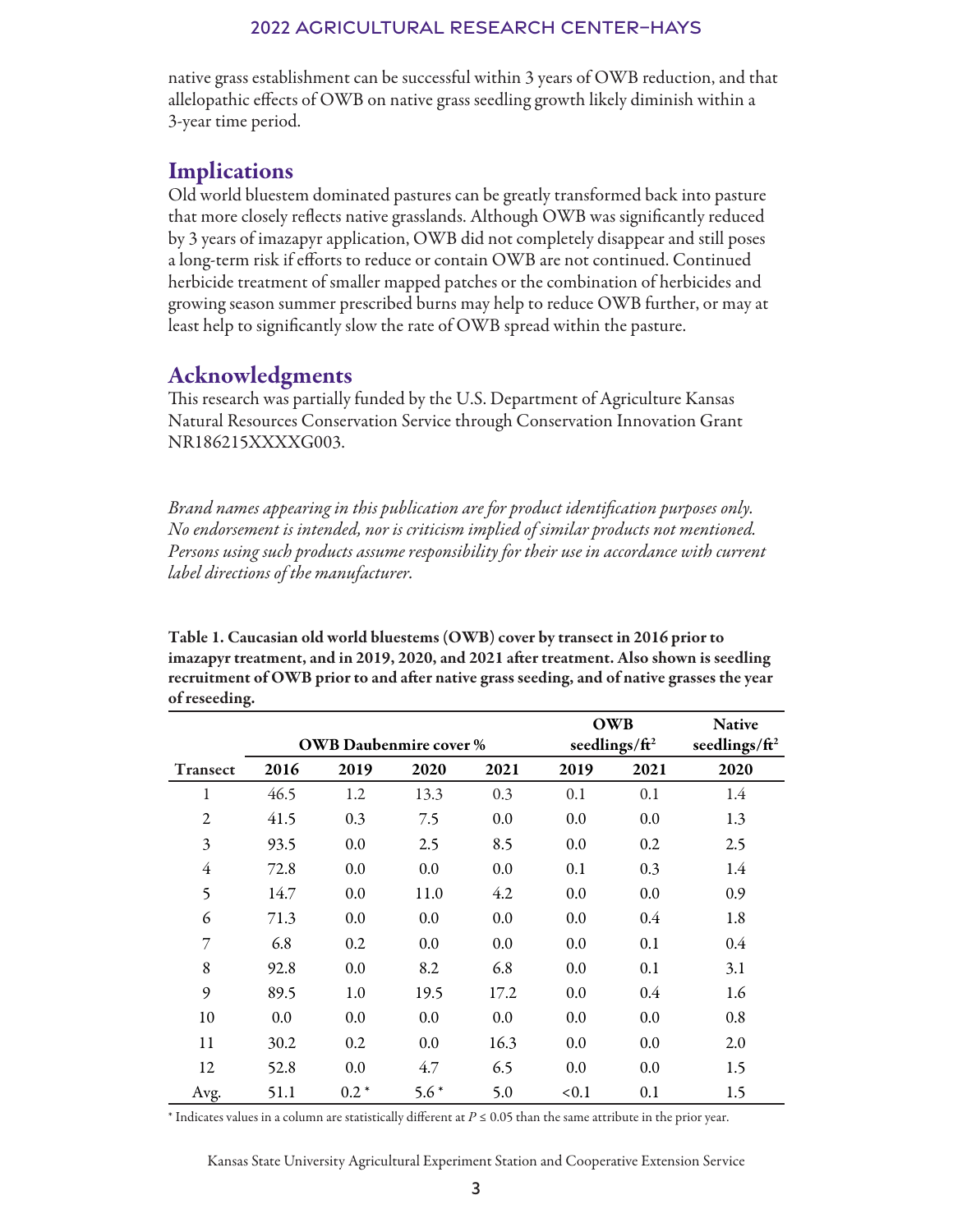|                           |                    |         |         |          | Step-point compo- |         |  |
|---------------------------|--------------------|---------|---------|----------|-------------------|---------|--|
|                           | Daubenmire cover % |         |         | sition % |                   |         |  |
| <b>Species</b>            | 2016               | 2019    | 2020    | 2021     | 2019              | 2021    |  |
| OWB                       | 51.1               | $0.2*$  | $5.6*$  | 5.0      | 0.2               | 3.3     |  |
| Indiangrass               | 1.9                | 5.0     | $13.5*$ | 13.3     | 5.9               | $11.5*$ |  |
| Big bluestem              | $0.4^{\circ}$      | $4.9*$  | $18.0*$ | 16.6     | 4.9               | $16.6*$ |  |
| Little bluestem           | 7.0                | $16.1*$ | $27.2*$ | $17.0*$  | 19.7              | 17.1    |  |
| Sideoats grama            | 0.1                | 0.4     | $5.7*$  | 4.2      | 1.8               | $5.9*$  |  |
| Blue grama + buffalograss | 14.1               | $1.1*$  | 3.5     | $5.1*$   | 3.7               | $6.1*$  |  |
| Western ragweed           | 0.1                | $17.5*$ | $8.9*$  | 7.5      | 21.2              | $7.5*$  |  |
| Marestail                 | 0.0                | $25.5*$ | $5.1*$  | $0.0*$   | 35.8              | $0.0*$  |  |

Table 2. Daubenmire species cover in 2016 before imazapyr treatment, in 2019 following the third year of imazapyr application, and in 2020 and 2021 following reseeding. Species basal composition in 2019 and 2021 of the combined pasture areas is also included.

\* Indicates values in a column are statistically different at *P* ≤ 0.05 than the same attribute in the prior year.



Figure 1. Study pasture in Ellsworth County, KS, approximately 230 acres in size. Land area to the right of the dashed line was cropland converted to pasture in the 1950s or 1960s. Brighter red and tan patches indicate areas of high density Caucasian OWB invasion in this northern pasture region. Diamonds mark locations of permanent transects established for collecting data.